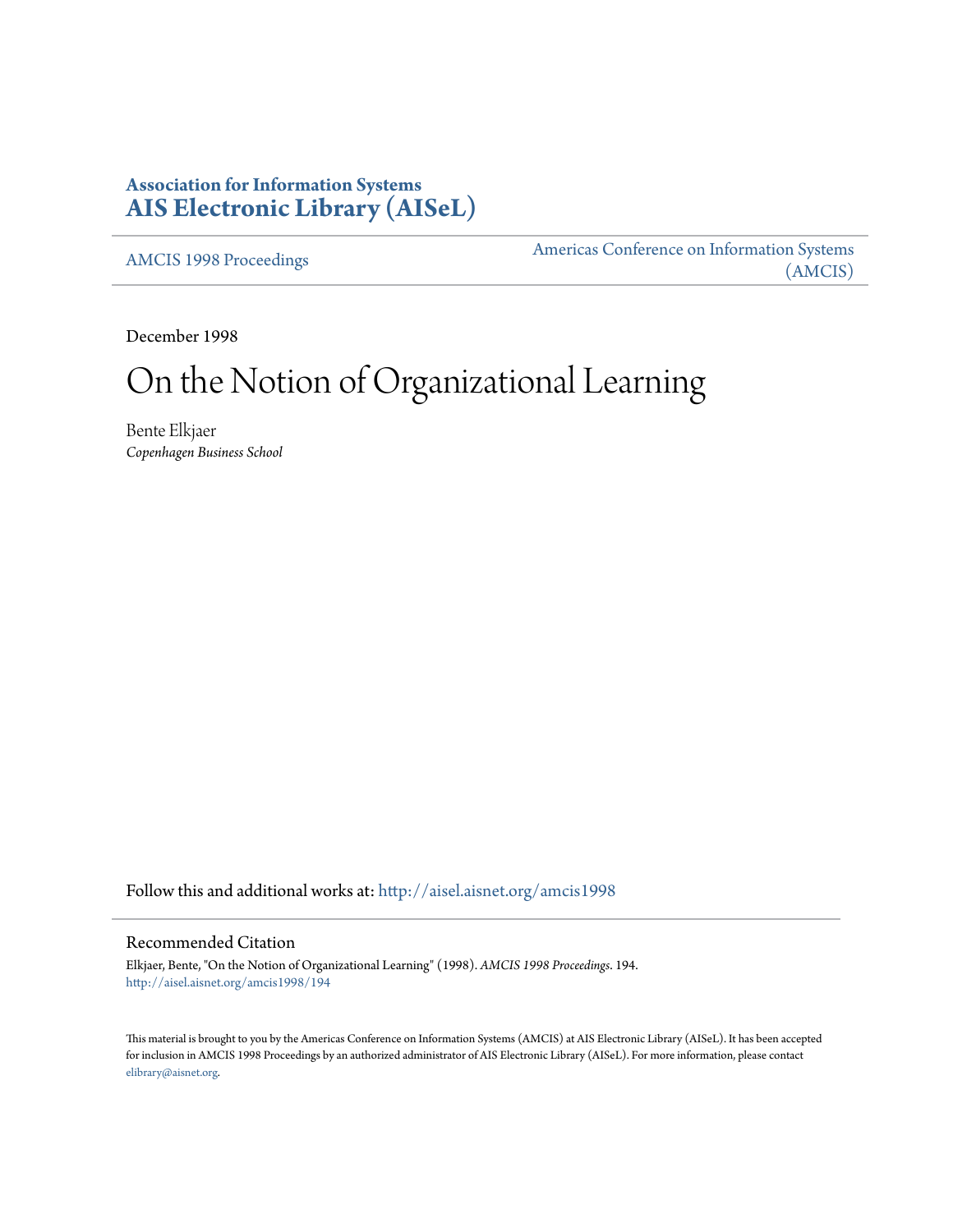# **On the Notion of Organizational Learning**

**Bente Elkjaer** Informatics and Management Accounting Copenhagen Business School

### **Abstract**

*In my paper I wish to present two perspectives on the notion of Organizational Learning. The first one I call a Design perspective and the other a Participation perspective on organizational learning. The two perspectives differ, I argue, with respect to the notion of learning (purpose, content and process of learning), the individual or individuality, and the organization (sociality) as well as the relation between the individual and the organization. The first perspective is represented in literature dealing with the concept of the Learning Organization whereas the second perspective is dispersed in literature that toils with the understanding of learning as more than individual cognition.*

#### **Introduction**

For some years I have tried to make sense of the term organizational learning. In the beginning it was fairly easy as the literature on the topic was scarce (in fact, the work of Argyris & Schšn (1978) was more or less the only elaborated contribution within the field). However the growing use of IT with its greater emphasis on streams of information in organizations (see e. g. Huber 1991, Shrivastava 1983), in addition to an increased focus upon the "human capital" in organizations stepped up the contributions to the field. In addition the term, the Learning Organization, was coined and the concept became more and more accepted as a new management strategy (see e. g. Senge 1990, Roth & Senge 1996).

Coinciding with the growing interest in organizational learning, the interest in describing learning as situated in social practice increased. This approach has developed in opposition to the psychological, cognitive view on learning as practiced in formal and institutional settings (see e. g. the work of Lave & Wenger 1991, Brown & Duguid 1991). Primarily, writers on situated learning theories come from educational research, i. e. they are trying to rewrite educational theory along lines that differ from individual cognition. Their work is based on theories of everyday life and social culture.

My argument is that in developing the notion of organizational learning we need to consider the approach to situated learning because the learning part in the theories on organizational learning - and especially in the literature using the term the Learning Organization - is not very clear, maybe even "black boxed". I have reached this conclusion by developing a framework for analyzing the literature on organizational learning/the Learning Organization as three processes that belong together, but for analytical reasons are separated below. These are the notions of learning, individuality and organization including the relation between individuality and organization.

#### *A Framework*

In order to make sense of literature on organizational learning and its p=ossible outcome, the Learning Organization, I find it relevant to base my interpretation on three questions as a frame of reference: (1) What is the purpose, content and process of the learning? This may also be called the epistemological part of the learning process, i. e. what should be learned in organizations, why, and how should we go about learning it? (2) What does the notion of the individual imply in organizations? This may also be interpreted in lieu of the perception of employee (and management?) development in organizations. It may even be called the ontological part of organizational learning, i. e. what does it mean to be a human being in organizations? (3) The third question deals with the notion of organization and the relation between the organization and the individual, which may be viewed as the sociological part of organizational learning.

In my studies of the literature on organizational learning, I have found two perspectives represented, as indicated above. Alas, one perspective is represented in a much more coherent way than the other. I. e. what I call the Design perspective enjoys a more coherent representation than the participation perspective. We may find the Design perspective in literature whereas the Participation perspective is dispersed in various contributions.

#### *The Beginning of an Analysis*

Using my framework one may say that the purpose with the establishing of a Learning Organization in the Design perspective is to change attitudes, to learn employees to think in systems rather than events by way of working on their mental models - when they are not appropriate (see Senge op. cit., Roth & Senge op. cit.). This implies that the final purpose and the means are given from the start, and that there is absolute confidence in the ability to control the learning processes in organizations. The purpose of developing organizational learning in the Participation framework is to develop "reflective practitioners" (a notion I have stolen from the work of Schšn 1983), i. e. to strengthen employees« ability to reflect on and